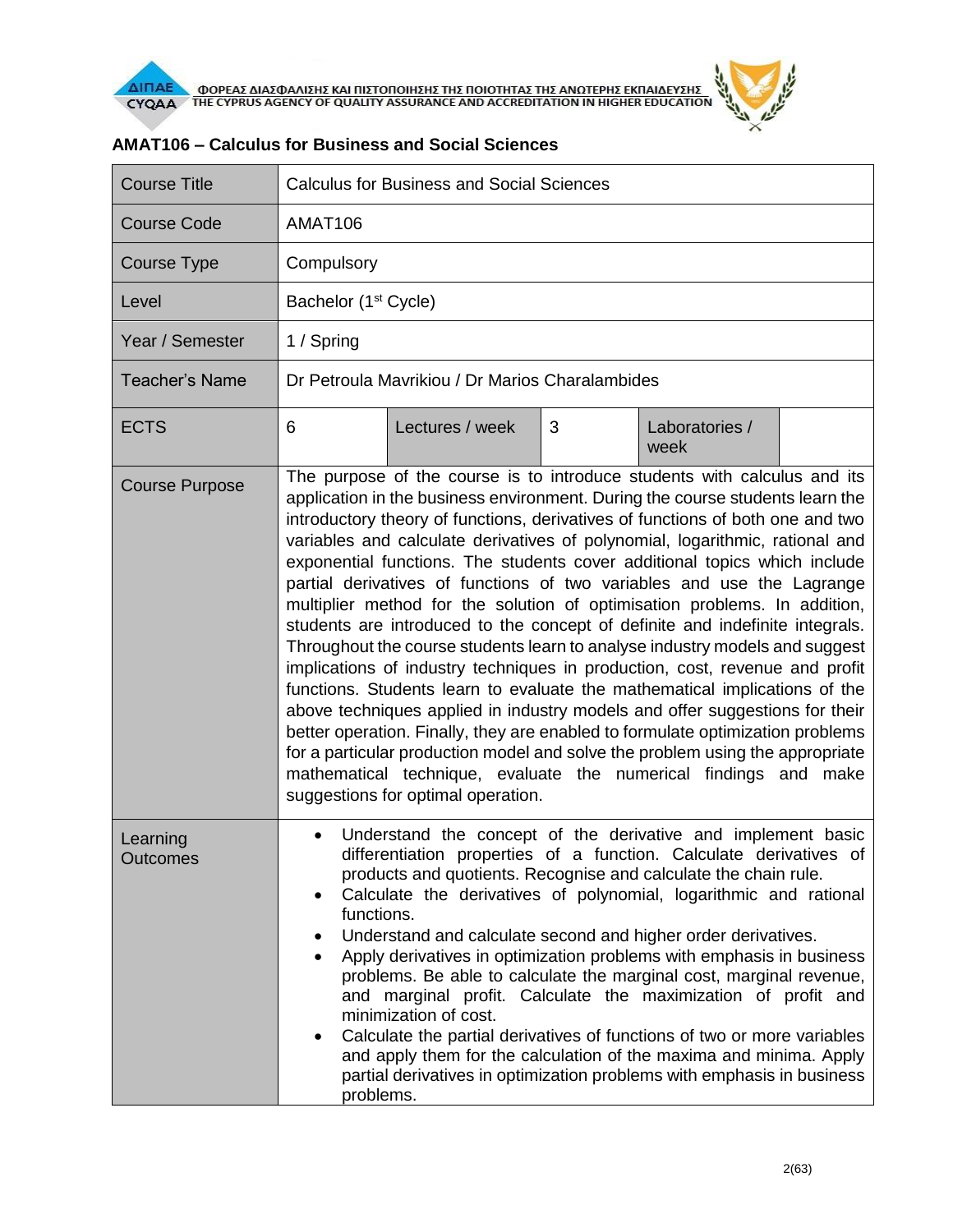

|                         | Understand and apply the Lagrange multipliers method for<br>constrained optimization and use Lagrange multipliers in business<br>problems.<br>Understand the models of exponential growth and decay problems<br>$\bullet$<br>with emphasis to business applications.<br>Understand the concept of the indefinite integral, to integrate simple<br>$\bullet$<br>functions and to apply integral calculus in business problems.                                                                                                                                                                                                                                                                                                                                                                                                                                                                                                                                                                                                                                                                                                                                                                                                                            |               |      |  |  |
|-------------------------|----------------------------------------------------------------------------------------------------------------------------------------------------------------------------------------------------------------------------------------------------------------------------------------------------------------------------------------------------------------------------------------------------------------------------------------------------------------------------------------------------------------------------------------------------------------------------------------------------------------------------------------------------------------------------------------------------------------------------------------------------------------------------------------------------------------------------------------------------------------------------------------------------------------------------------------------------------------------------------------------------------------------------------------------------------------------------------------------------------------------------------------------------------------------------------------------------------------------------------------------------------|---------------|------|--|--|
| Prerequisites           | AMAT110                                                                                                                                                                                                                                                                                                                                                                                                                                                                                                                                                                                                                                                                                                                                                                                                                                                                                                                                                                                                                                                                                                                                                                                                                                                  | Co-requisites | none |  |  |
| <b>Course Content</b>   | <b>Derivatives</b><br>$\bullet$<br>The concept of the derivative of a function. Basic differentiation properties.<br>Derivative of a product and a quotient. The chain rule. Derivatives of<br>polynomial, logarithmic and rational functions. Second and higher order<br>derivatives. Maximum and minimum of a function.<br>Application of Derivatives in Business problems.<br>Derivatives in optimization problems with emphasis in business problems<br>(marginal cost, marginal revenue, and marginal profit). Maximization of profit<br>and minimization of cost. Graphical interpretation of loss and profit area.<br><b>Partial derivatives</b><br>Partial derivatives of functions of two or more variables and apply them for<br>the calculation of the maxima and minima. Applications in business problems.<br>Lagrange multipliers<br>Non-linear optimisation. Understand and apply the Lagrange multipliers<br>method for constrained optimization. Application in business problems.<br>Exponential growth and decay problems<br>To understand the models of exponential growth and decay problems with<br>emphasis to business applications<br>Integrals<br>Understand the concept of the indefinite and definite integral, to integrate |               |      |  |  |
| Teaching<br>Methodology | The course is structured around lectures and tutorials on topics related to<br>calculus for business and social sciences. During the lectures, students are<br>encouraged to participate in discussions and class work. At the same time,<br>students are given problems and exercises to solve at home                                                                                                                                                                                                                                                                                                                                                                                                                                                                                                                                                                                                                                                                                                                                                                                                                                                                                                                                                  |               |      |  |  |
| Bibliography            | (a) Textbook<br>Barnett R., Ziegler M., Byleen K., College Mathematics for Business,<br>Economics, Life Sciences and Social Sciences. Pearson Prentice Hall<br>2018, 14 <sup>th</sup> Edition (Latest Edition).<br>(b) References<br>Anton, H., and Kolman, A., Mathematics with Applications for the<br>Management, Life and Social Sciences, 4th edition, Wiley, 2018, 12 <sup>th</sup><br><b>Edition (Latest Edition)</b><br>Anderson, D., Sweeney D., Williams, T., Quantitative Methods for<br>Business, 9th Edition, West Publishing Company 2006                                                                                                                                                                                                                                                                                                                                                                                                                                                                                                                                                                                                                                                                                                  |               |      |  |  |

 $\theta$